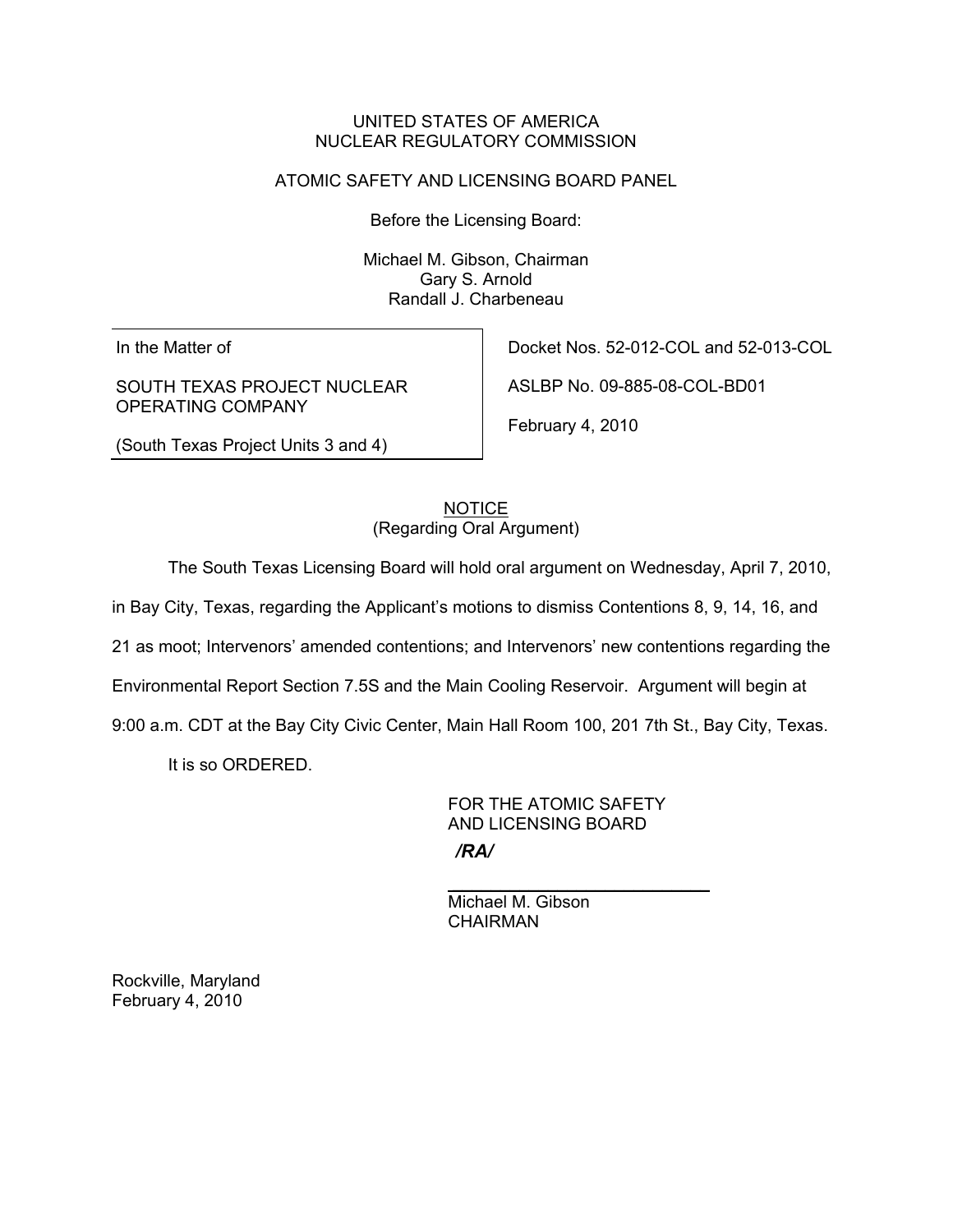## UNITED STATES OF AMERICA NUCLEAR REGULATORY COMMISSION

In the Matter of (1)

OPERATING COMPANY )

 $)$ 

 $)$ 

SOUTH TEXAS PROJECT NUCLEAR ) Docket Nos. 52-012-COL and 52-013-COL

 $)$ (South Texas Project Units 3 and 4) )

## CERTIFICATE OF SERVICE

I hereby certify that copies of the foregoing LB NOTICE (REGARDING ORAL ARGUMENT) have been served upon the following persons by the Electronic Information Exchange.

Atomic Safety and Licensing Board Panel U.S. Nuclear Regulatory Commission Mail Stop: T-3F23 Washington, DC 20555-0001

Michael M. Gibson, Chair Administrative Judge E-mail: michael.gibson@nrc.gov

Gary S. Arnold Administrative Judge E-mail: gxa1@nrc.gov

Randall J. Charbeneau Administrative Judge E-mail: Randall.Charbeneau@nrc.gov

Kara Wenzel, Law Clerk E-mail: kara.wenzel@nrc.gov Office of the General Counsel U.S. Nuclear Regulatory Commission Mail Stop - O-15 D21 Washington, DC 20555-0001

Marian Zobler, Esq. Sara Kirkwood, Esq. Maxwell Smith, Esq. Jessica Bielecki, Esq. Michael Spencer, Esq. Jody Martin, Esq. Joseph Gilman, Paralegal E-mail: Marian.Zobler@nrc.gov Sara.Kirkwood@nrc.gov jsg1@nrc.gov maxwell.smith@nrc.gov jab2@nrc.gov michael.spencer@nrc.gov jody.martin@nrc.gov

OGC Mail Center : OGCMailCenter@nrc.gov

Office of Commission Appellate Adjudication U.S. Nuclear Regulatory Commission Mail Stop: O-16C1 Washington, DC 20555-0001 E-mail: ocaamail@nrc.gov

Office of the Secretary of the Commission U.S. Nuclear Regulatory Commission Mail Stop: O-16C1 Washington, DC 20555-0001 Hearing Docket E-mail: hearingdocket@nrc.gov